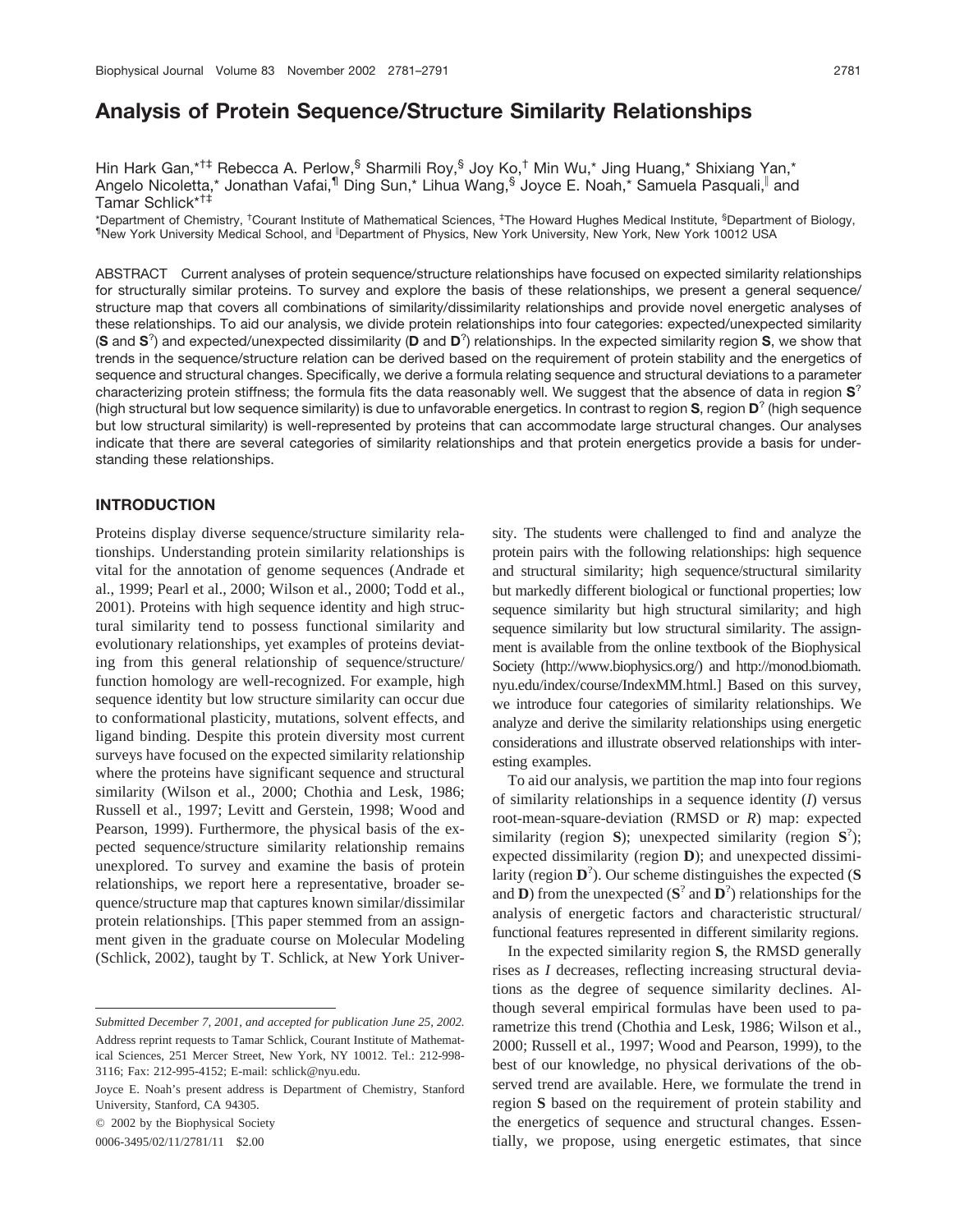native proteins have evolved to approximate the free energy minimum (Kuhlman and Baker, 2000), structural changes are accompanied by sequence changes to maintain stability. Specifically, we derive an approximate sequence/structure formula,  $R \sim f^{1/(2\alpha)}$ , where  $f = 100 - I$  and the exponent  $\alpha$ is a measure of the stiffness of proteins. Thus, the expected sequence/structure trend depends on sequence diversity *f* and stiffness or flexibility of proteins. For the sparsely populated region **S**? , unfavorable energetics may explain the absence of aligned protein pairs.

The unexpected dissimilarity region  $\mathbf{D}^2$  in our map contains many interesting sequence/structure/function relationships of complex multidomain proteins. These proteins can accommodate large structural changes arising from various biological and geometric factors: existence of flexibly linked regions of secondary structure facilitating large relative (rigid-body) motions of different domains; conformational changes induced by ligands; mutations in linker regions; and conformational plasticity/flexibility vital to protein function.

In the sections that follow, we define the four regions of similarity, analyze the physical basis of the observed sequence/structure patterns, and briefly survey structural and functional properties of protein pairs in region **D**? . Under Materials and Methods, we discuss our selection of probe proteins, structure alignments, and aligned protein pairs.

### **MATERIALS AND METHODS**

Our sequence identity/RMSD map, spanning various possible combinations of protein relationships, is based on 465 probe proteins (see Table 1) representing 19 PROSITE functional (enzyme and nonenzyme) classes (Hofmann et al., 1999; http://www.expasy.ch/cgi-bin/prosite-list.pl). The PROSITE database lists groups of functionally related proteins in each functional class. To ensure a broad representation of probe proteins used, we select one protein from each entry of each PROSITE functional class where a three-dimensional structure is available. As shown in Table 1, the number of probes available is uneven across the functional classes, which is likely caused by inhomogeneity of functional family size and/or biases in structural databases. Although our probe selection procedure minimizes such problems, biases in databases are generally difficult to remove completely (Levitt and Gerstein, 1998).

Our probe proteins are tested against the protein structures in the Protein Data Bank (PDB) (http://www.rcsb.org/pdb/) to generate 53,383 aligned pairs using the FSSP method (Holm and Sander, 1996; Fold classification based on Structure/Structure alignment of Proteins). The FSSP performs an all-againstall structure comparison on a representative PDB set where no two sequences have over 30% sequence identity; the representative set of June 22, 1999 has 967 PDB chains. Because short alignments (<50 residues) are likely to be fortuitous (i.e., correspond to unrelated proteins) (Brenner et al., 1998), we select alignments with a minimum of 75 residues; longer cutoff lengths exclude significant alignments of protein fragments. For each probe protein, the number of generated alignments varies (from 10 to over 500) depending on the size of the protein family/superfamily in the database.

The FSSP algorithm generates alignments that are generally comparable to other structure alignment algorithms (Shindyalov and Bourne, 1998), such as the combinatorial extension (CE) and vector alignment search tool (VAST). Although individual hits by FSSP and CE algorithms can differ, we observe that the overall patterns generated in the sequence/structure map are similar. Differences in the internal (cutoff) parameters of alignment algorithms generate some variations in alignment hits, especially for dissimilar proteins. However, our selection of alignments greater than 75 residues helps to reduce sensitivity to the choice of cutoff parameters in alignment algorithms.

In several studies of sequence/structure plots, different probe selection procedures and numbers of aligned protein pairs have been used. Wood and Pearson's (1999) set of probes spanned 36 families; Wilson et al. (2000) used  $\sim$  30,000 fold-related pairs of protein domains from the SCOP (Murzin et al., 1995) database (Structural Classification of Proteins, http:// scop.mrc-lmb.cam.ac.uk/scop/); and Levitt and Gerstein (1998) used 2017 pairs of evolutionarily related proteins (i.e., belonging to the same superfamily) to test the significance of the SCOP classification. Unlike Levitt and Gerstein's work, we do not impose a restriction on the selection of aligned protein pairs, and use raw scores (*R* and *I*).

The finding of Wilson et al. (2000) that sequence identity (*I*) appears to be a more robust measure of functional conservation than statistical scores supports our use of traditional (*I* and *R*) rather than statistical measures of similarity. Unlike traditional measures, statistical scores measure the statistical significance of a structure and/or sequence alignment from a reference random mean (Holm and Sander, 1996). As found by Levitt and Gerstein (1998), statistical scores have a more systematic dependence on the alignment length than *R*.

In their structural alignments, Chothia and Lesk (1986) and Wilson et al. (2000) used a "trimming" procedure to include only residues in the conserved core; we do not impose this procedure here. The present paper also differs from Levitt and Gerstein's (1998) work for protein domains because both protein domains and multidomain proteins are used in our alignments.

### **RESULTS AND DISCUSSION**

### **Four regions of sequence/structure similarity**

The 53,383 aligned protein pairs in the *R* versus *I* map (Fig. 1) are concentrated in two regions: high structural similarity region ( $R < 2$  Å, horizontal strip) and low sequence identity region  $(I \leq 20\%$ , vertical strip). In contrast, an uneven distribution of points is seen in the region of  $R > 2$  Å and  $I > 20\%$ , where proteins with large conformational flexibility are found, such as proteins in the immunoglobulin superfamily (*red symbols*) and calcium-binding protein family (*green symbols*). Although protein pairs in this region have significant sequence similarity, their RMSD values can be large ( $>$ 5 Å). The region of *R*  $<$  2 Å and *I*  $<$ 20% is marked by the absence of aligned protein pairs, and this remains largely unchanged by increasing the number of probes used for alignment. Broadly speaking, the *I*/*R* map displays the preferences and the diversity of sequence/ structure relationships in the protein structure database. As with other mapping schemes, a partitioning illustrates different types of relationships between proteins found in various functional classes or families.

We thus suggest a simple partitioning of the *I*/*R* map into the following four regions in terms of the combinations of *R*  $(A)$  and  $I$  (%) values:

Expected similarity, **S**:  $R \le 2$  and  $I > 20$ , Unexpected similarity,  $S^2$ :  $R \le 2$  and  $0 \le I \le 20$ , Expected dissimilarity,  $\mathbf{D}$ :  $R > 2$  and  $0 \le I < 20$ , Unexpected dissimilarity,  $\mathbf{D}^2$ :  $R > 2$  and  $I \ge 20$ .

(1)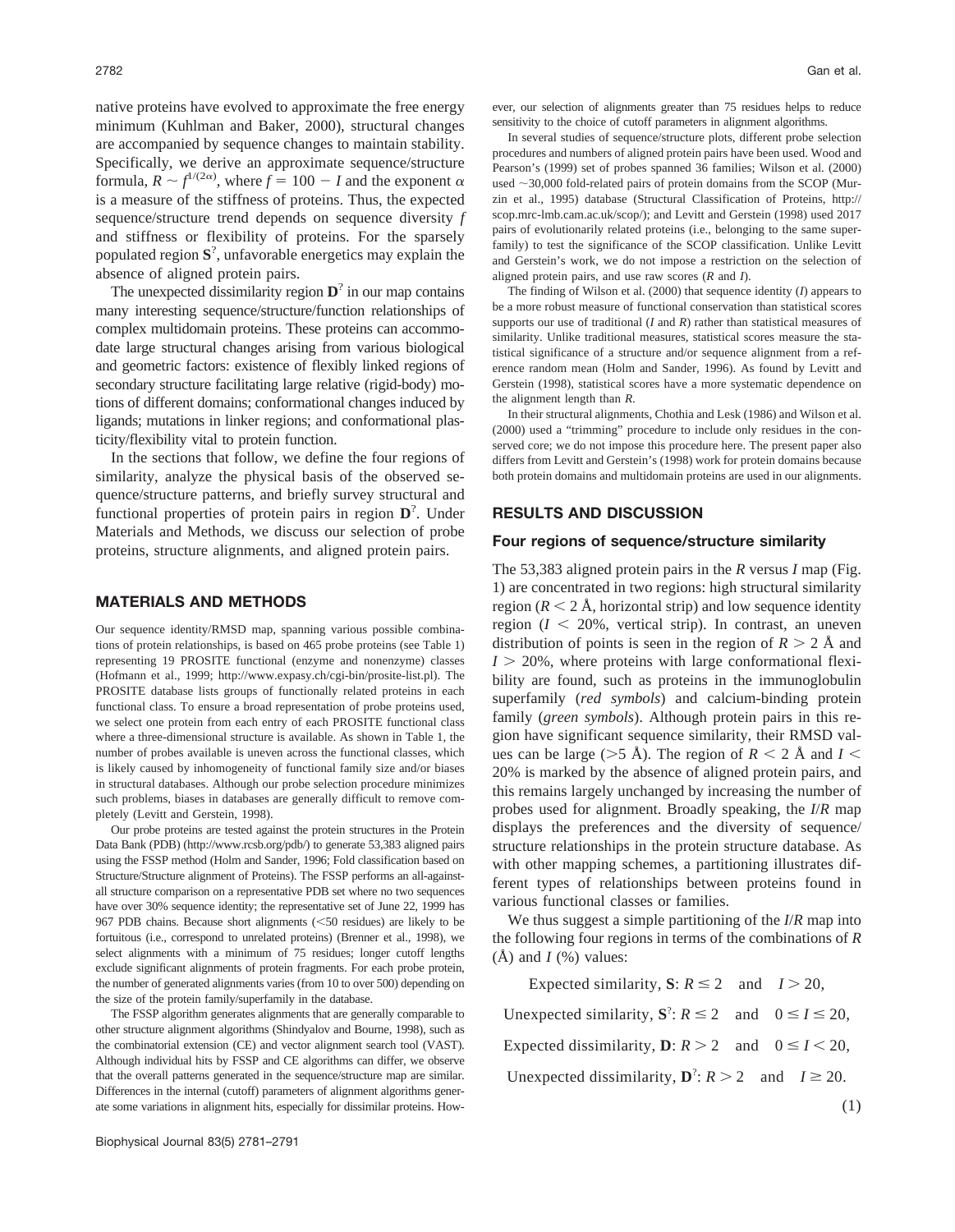| TABLE 1 |  |  | List of 465 probe proteins for sequence/structure alignments |  |
|---------|--|--|--------------------------------------------------------------|--|
|---------|--|--|--------------------------------------------------------------|--|

| Class | PDB Codes of Probes                                                                                                                 |  |  |  |
|-------|-------------------------------------------------------------------------------------------------------------------------------------|--|--|--|
| 1.    | 40 RNA- or DNA-associated proteins                                                                                                  |  |  |  |
|       | 1a04A,1a12A,1a26,1a32,1a3qA,1a5j,1ad2,1a13,1an2A,1au7A,1bqv,1bxeA,1dipA,1div,1dpsA,1grj,1huuA,1iml,1lfb,1mh1,                       |  |  |  |
|       | 1mnmA,1pkp,1qpzA,1rip,1ris,1rmd,1rss,1seiA,1sig,1smtA, 1tfb,1tum,1whi,2arcA,2hfh,2hts,2irfG,2reb,3erdA,3ullA                        |  |  |  |
| 2.    | 8 Chaperones                                                                                                                        |  |  |  |
|       | 1a6dA,1ba1,1derA,1dkzA,1lepA,1qpxA,1qupA,1yer                                                                                       |  |  |  |
| 3.    | 16 Cytokines                                                                                                                        |  |  |  |
|       | 1aly,1ax8,1b51,1bfg,1bgc,1dptA,1lki,1pdgA,1rcb,1rh2F, 2gmfA,2ila,2ilk,2tgi,3inkC,1bndA                                              |  |  |  |
| 4.    | 33 Domains                                                                                                                          |  |  |  |
|       | 1a1z,1agrE,1aohA,1b3uA,1b4rA,1bak,1bbzA,1bd8,1bkrA,1bw4, 1cds,1ddf,1efcA,1egf,1fbr,1hfc,1klo,1kwaA,1lckA,1lvk,                      |  |  |  |
|       | 1mh1,1qfhA,1rtm1,1sfp,1sra,1tf4A,1tsg,1x11A,3bct,3crd, 8kme2,9wgaA,1cll                                                             |  |  |  |
| 5.    | 17 Electron transport proteins                                                                                                      |  |  |  |
|       | 1a6l,1aac,1awd,1ayfA,1be3A,1bjx,1efvA,1fvkA,1gox,1hpi, 1kte,1plc,1rcf,1rcy,1rie,1ycc,5nul                                           |  |  |  |
| 6.    | 83 Hydrolases                                                                                                                       |  |  |  |
|       | $1a17, 1a2zA, 1a4mA, 1a6f, 1a6g, 1a7tA, 1a8rA, 1abv, 1agjA, 1ah7, 1ako, 1aohA, 1aq0A, 1auiA, 1auk, 1axkA, 1aye, 1ayx, 1az9, 1b3rA,$ |  |  |  |
|       | 1b8jA,1b9zA,1bbzA,1be3A,1bglA,1bhe,1bmfG,1bolA,1btl,1bvqA, 1c24A,1cem,1cex,1chkA,1cnsA,1cs8A,1ctn,1ctt,1d3vA,1eceA,                 |  |  |  |
|       | 1frpA,1gci,1gpl,1hfc,1hjrA,1ihp,1inp,1l92,1lam,1lpbA, 1mpgA,1pauA,1pmaA,1poa,1pscA,1qadA,1qaeA,1qsaA,1qvbA,1skyB,                   |  |  |  |
|       | 1snc,1taxA,1tf4A,1tml,1tyfA,1ubpC,1uch,1ugiA,1vhrA,1whtB,2abk,2acy,2bce,2eng,2masA,2prd,2pth,2rspB,3dni,3lzt,                       |  |  |  |
|       | 4pgaA,5ptp,7rsa                                                                                                                     |  |  |  |
| 7.    | 8 Inhibitors                                                                                                                        |  |  |  |
|       | layoA,1gci,1hfc,1hssA,1ovaA,1stfI,3ssi,1wba                                                                                         |  |  |  |
| 8.    | 20 Isomerases                                                                                                                       |  |  |  |
|       | 1a0cA,1a36A,1a41,1aj6,1amk,1bd0A,1bif,1deaA,1ecl,1etb1, 1fkj,1mucA,1opy,1pinA,1pmi,1reqA,1rpxA,2cpl,2sqcA,4xis                      |  |  |  |
| 9.    | 14 Ligases                                                                                                                          |  |  |  |
|       | 12asA,1a0i,1a48,1a4iA,1adeA,1atiA,1bncA,1cdzA,1gln,1gsoA, 1iow,1lgr,1u9aA,2scuA                                                     |  |  |  |
| 10.   | 30 Lyases<br>1aj8A,1ak1,1amj,1auwA,1ax4A,1ayl,1azsA,1b4kA,1b66A,1b93A, 1burA,1cl2A,1dciA,1dhpA,1dosA,1ecmA,1fbaA,1fiy,              |  |  |  |
|       | 1jenA,1ordA, 1pda,1pii,1qcxA,1qipA,1qnf,1tdj,1uroA,2cba,2tysA,4enl                                                                  |  |  |  |
| 11.   | 22 Other transport proteins                                                                                                         |  |  |  |
|       | 1a44,1aca,1aw0,1bcfA,1bj5,1bp1,1bxwA,1cb6A,1dpe,1hmt, 1lla,1lst,1mrp,1rzl,1sbp,1swuA,1utg,2fha,2gdm,2mhr 2omf,2vhbA                 |  |  |  |
| 12.   | 7 Other enzymes                                                                                                                     |  |  |  |
|       | 1amuA,1b10A,1bdo,1bk0,1htp,1zpdA,2rslA                                                                                              |  |  |  |
| 13.   | 29 Other proteins                                                                                                                   |  |  |  |
|       | 1a8y,1agdB,1ap8,1bkb,1boy,1brt,1c1lA,1cf1A,1cof,1ct5A, 1d2nA,1dar,1efcA,1hurA,1kpf,1lfdA,1maz,1nls,1ounA,1plq,                      |  |  |  |
|       | 1qjaA,1sacA,1sfp,1tbgA,1thv,1tif,1vin,1wer,2pii                                                                                     |  |  |  |
| 14.   | 47 Oxidoreductases                                                                                                                  |  |  |  |
|       | 1a4iA,1ak5,1an9A,1aoeA,1aozA,1b2nA,1b8bA,1b8sA,1bdb,1bmdA,                                                                          |  |  |  |
|       | 1bpwA,1cf9A,1cp2A,1dmr,1dpgA,1drw,1dssG,1dxy,1frb,1fvkA, 1gox,1han,1hyhA,1iso,1k89,1lla,1lox,1lucA,1lvl,1oacA,                      |  |  |  |
|       | 1phd,1phm,1qguA,1rlr,1ryc,1soxA,1trb,1xikA,1yaiA,2aop, 2frvA,2occA,2ohxA,2pgd,3mdeA,3pchA,4pah                                      |  |  |  |
| 15.   | 3 Post-transcriptional modifications                                                                                                |  |  |  |
|       | 1am2,1amuA,2af8                                                                                                                     |  |  |  |
| 16.   | <b>7 Receptors</b>                                                                                                                  |  |  |  |
|       | 1aoxA,1c3wA,1fepA,1fmk,1vls,3ebx,6prcH                                                                                              |  |  |  |
| 17.   | 15 Structural proteins                                                                                                              |  |  |  |
|       | 1amm,1auvA,1avc,1bg2,1bkq,1cunA,1dynA,1edhA,1fsz,1neu, 1smvA,1tubA,1yagA,3nul,8fabA                                                 |  |  |  |
| 18.   | 11 Toxins                                                                                                                           |  |  |  |
|       | 1a87,1a8d,1acc,1agjA,1ddt,1mrj,1pfo,1poa,1preA,3ebx 3seb                                                                            |  |  |  |
| 19.   | 55 Transferases                                                                                                                     |  |  |  |
|       | 1fmtA,16pk,1a49A,1a7j,1a8i,1afwA,1aj2,1ajsA,1b8oA,1bkpA, 1booA,1bpyA,1brwA,1c3oB,1cezA,1cjwA,1clqA,1daaA,1dik,1ecpA,                |  |  |  |
|       | 1fl3A,1fkj,1fmk,1ft1A,1gdoA,1glcG,1gpr,1guqA,1hka,1kwaA, 1lckA,1mxb,1nmtA,1npk,1onrA,1pgtA,1qh4A,1qk3A,1rhs,1rkd,                   |  |  |  |
|       | 1sfe,1shkA,1trkA,1uby,1xwl,1zin,1zymA,2dkb,2dpmA,2ercA, 2yhx,3tdt,3tmkA,6mhtA,1bpyA                                                 |  |  |  |

The proteins are from 19 PROSITE protein (enzyme and nonenzyme) classes (http://www.expasy.ch/cgi-bin/prosite-list.pl); "Other enzymes" refers to enzymes not in the other enzyme classes; "other proteins" includes those belonging to families that are still uncharacterized; and the "domains" class contains functional domains in proteins (e.g., EF-hand calcium-binding, actin-binding, cellulose-binding). We choose one protein from each entry in PROSITE representing a group of closely related proteins; short peptides such as hormones are excluded. Some functional classes are larger than others for biological reasons and factor-related experimental limitations; the number in each class is indicated. In PROSITE, some proteins fall into more than one functional class.

This general description broadly partitions high structural (**S**) and low sequence (**D**) similarity regions, exclusion region  $(\mathbf{S}^2)$ , and the unexpected dissimilarity region  $(\mathbf{D}^2)$ . The breakdown of alignments (in percentages) in the four regions is as follows: 15.75% in **S**, 0.09% in **S**? , 80.91% in **D**, and 3.25% in **D**? .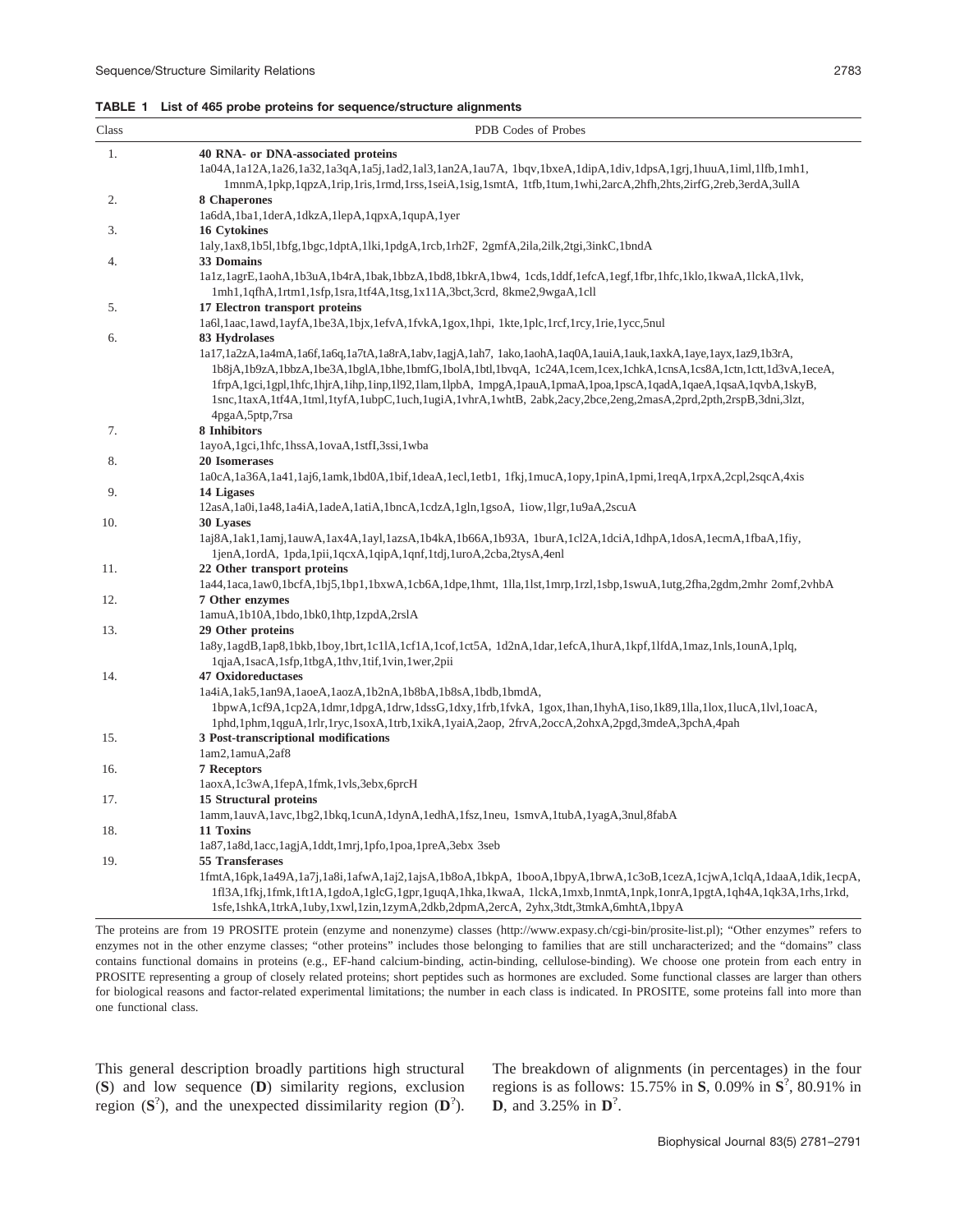

x Calmoldulins

(b) Diphtheria toxins,  $D^2$ 1mdtA (blue)/1ddt (red)  $(99\%, 11 \text{ Å})$ 



(a) DNA polymerase  $\beta$ , D<sup>2</sup> 1bpyA (blue)/9icxA (red)  $(100\%, 5.3 \text{ Å})$ 



(c) Calmoldulins,  $D^2$ 1lin (blue)/1cll (red); (83%, 7.3 Å)





Sequence identity,  $I(\%)$ 



(f) Aspartate aminotransferase, S lajsA (purple)/1tatA (yellow)  $(46\%, 1.0 \text{ Å})$ 

FIGURE 1 (caption on next page)



(e) Hemoglobins,  $S^2$ labwA (grgen)/3sdhA (magenta)  $(19\%, 1.9A)$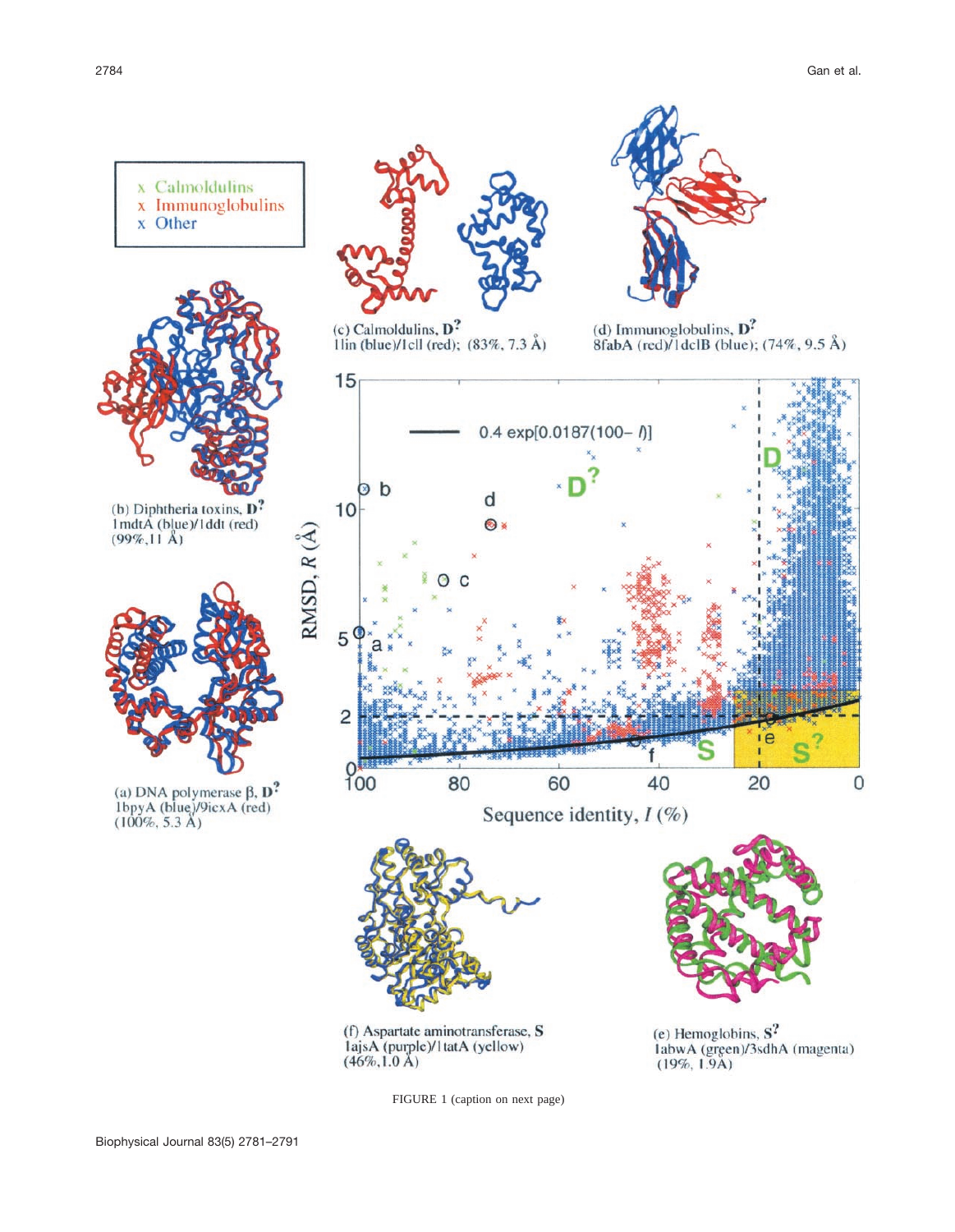We found that the boundaries between regions remained largely unchanged when the size of the datasets increased from  $\sim$ 7000 to  $\sim$ 53,000 points. However, the boundaries at the intersection of the four regions are somewhat ill-defined because of the continuous distribution of points in this area. We define the boundary or "twilight" region as the area where  $R < 3$  Å and  $I < 25\%$  (highlighted in yellow in Fig. 1). Prominent examples of protein pairs in the twilight region are shown in Fig. 2. Overall, our definitions for regions **S**, **S**? , **D**, and **D**? indicate a tentative but meaningful categorization of protein relationships.

# **Energetics of sequence/structure relations**

In the following three subsections, we provide two alternate derivations (in two subsections) of the sequence/structure relation in region **S** based on protein energetics and suggest the energetic factors that likely influence the alignment results in region **S**? .

### *Derivation of the sequence/structure relation in region S*

Currently, statistical and empirical analyses are used in large-scale surveys of protein relationships (Abagyan and Batalov, 1997; Levitt and Gerstein, 1998; Wilson et al., 2000). In particular, the empirical Chothia-Lesk relation between sequence and structure states that RMSD, *R*, increases with decreasing sequence identity, *I*:

$$
R = a \exp(bt), \tag{2}
$$

where  $f = 100 - I$ ,  $a = 0.4$ , and  $b = 0.0187$  (thick line in Fig. 1). Below, we show that this sequence/structure trend (Eq. 2) can be analyzed using the energetics of sequence variation and structural perturbation, and the consideration of protein stability in the presence of sequence/structural changes. This is made possible by estimating the energetics associated with the changes, and by the use of solvation free energies in water (Chiche et al., 1990) to estimate protein stabilization energy.

To derive the sequence/structure relation, we investigate the energetics of the process by which one sequence/structure transforms into another for a pair of aligned protein structures with given *R* and *I* values. Because we only consider protein energetics, the procedure for transforming a protein into another does not necessarily follow the steps in protein evolutionary history. We propose a two-step procedure as follows: first, the probe protein is "deformed" to the structure of the target protein while keeping the sequence fixed; second, we hypothesize sequence adjustment to optimize the energy for the deformed structure. Below, we use this procedure to deduce relations among energy *E*, *R*, and *I*.

Imagine deforming the probe protein  $S<sub>P</sub>$  to the target protein structure  $S_T$ . We assume that the energetic cost associated with this process,  $\delta E$ , increases as some power of *R* as follows:

$$
\delta E/N_1 = AR^{2\alpha},\tag{3}
$$

where  $R^2$  is given by

$$
R^{2} = N_{1}^{-1} \sum_{i=1}^{N_{1}} (\mathbf{R}_{i}^{P} - \mathbf{R}_{i}^{T})^{2}.
$$
 (4)

Here,  $N_1$  is the alignment length;  $\mathbf{R}_i^P$  and  $\mathbf{R}_i^T$  are the coordinate centers of residues for probe and target proteins, respectively; and  $A$  and  $\alpha$  are positive constants. The exponent  $\alpha$  determines the character of the energy deviation, and its value depends on the model chosen. Energetically stable or stiff proteins have larger  $\alpha$  values than structurally flexible proteins. For  $\alpha = 1$ ,  $\delta E$  rises quadratically with *R*, an approximation that may be adequate for small *R* values. The quadratic energy function of structural deviations has been used to interpret neutron scattering data on protein flexibility (Zaccai, 2000).

Following the structural deformation, the native sequence of the probe protein is no longer optimal from the viewpoint of energy. Thus, the probe sequence must change to minimize the associated energy. This problem is equivalent to finding the native sequence for a given structure (inverse folding). We assume that the target sequence, evolved by nature, approximates the optimal solution (Kuhlman and Baker, 2000). The sequence optimization process described above therefore lowers the energy of the target structure. If  $-S(f)$  is the energy change per residue caused by the sequence change *f*, then the energy difference per residue between the probe and target protein becomes

$$
\delta E'/N_1 = AR^{2\alpha} - S(f). \tag{5}
$$

For globular proteins, the stabilization energy per residue is typically  $1-2$   $k_B T$  at room temperature. We thus expect the energy difference  $\delta E^{\prime}/N_1$  between probe and target structures to be small and independent of alignment length. This is the case for the solvation free energy per residue (Chiche

FIGURE 1 Sequence/structure map of 53,383 protein pairs displayed as a root-mean-square deviation (RMSD or *R*) versus percent sequence identity, *I*, plot. The 465 probe proteins listed in Table 1 were used to generate these pairs using the FSSP algorithm. Only alignments 75 residues are included. Sequence/structure coordinates are marked by blue × symbols except for those resulting from calmodulin (1cll, *green*) and immunoglobulin (8fabA, *red*) probes. The map is subdivided into regions as discussed in the text: expected similarity (**S**); unexpected similarity (**S**? ); expected dissimilarity (**D**); and unexpected dissimilarity (D<sup>2</sup>). Superpositions of selected protein pairs in different regions are marked and displayed. The thick black line corresponds to the empirical exponential function of Eq. 2.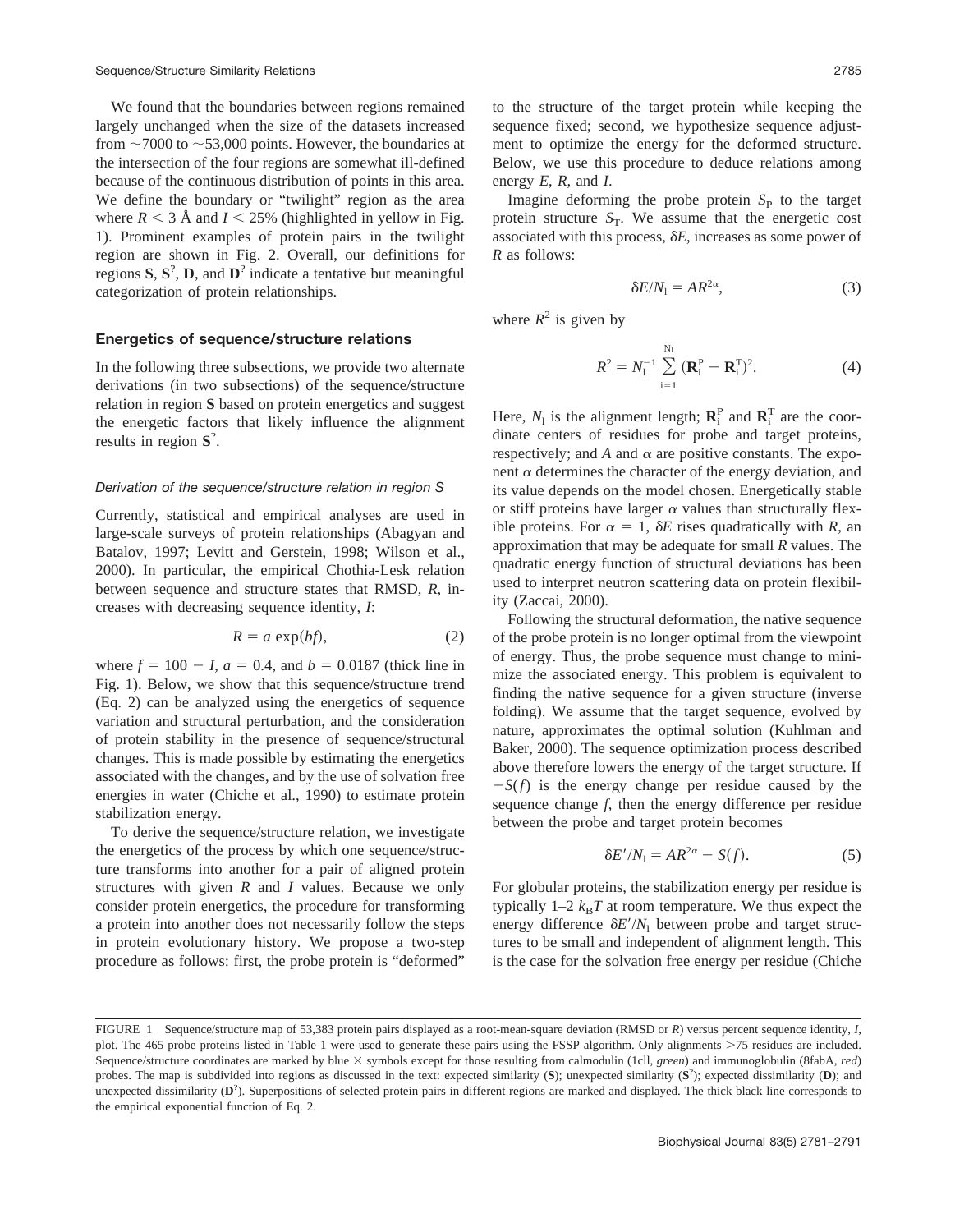2786 Gan et al. 2009 and 2009 and 2009 and 2009 and 2009 and 2009 and 2009 and 2009 and 2009 and 2009 and 2009

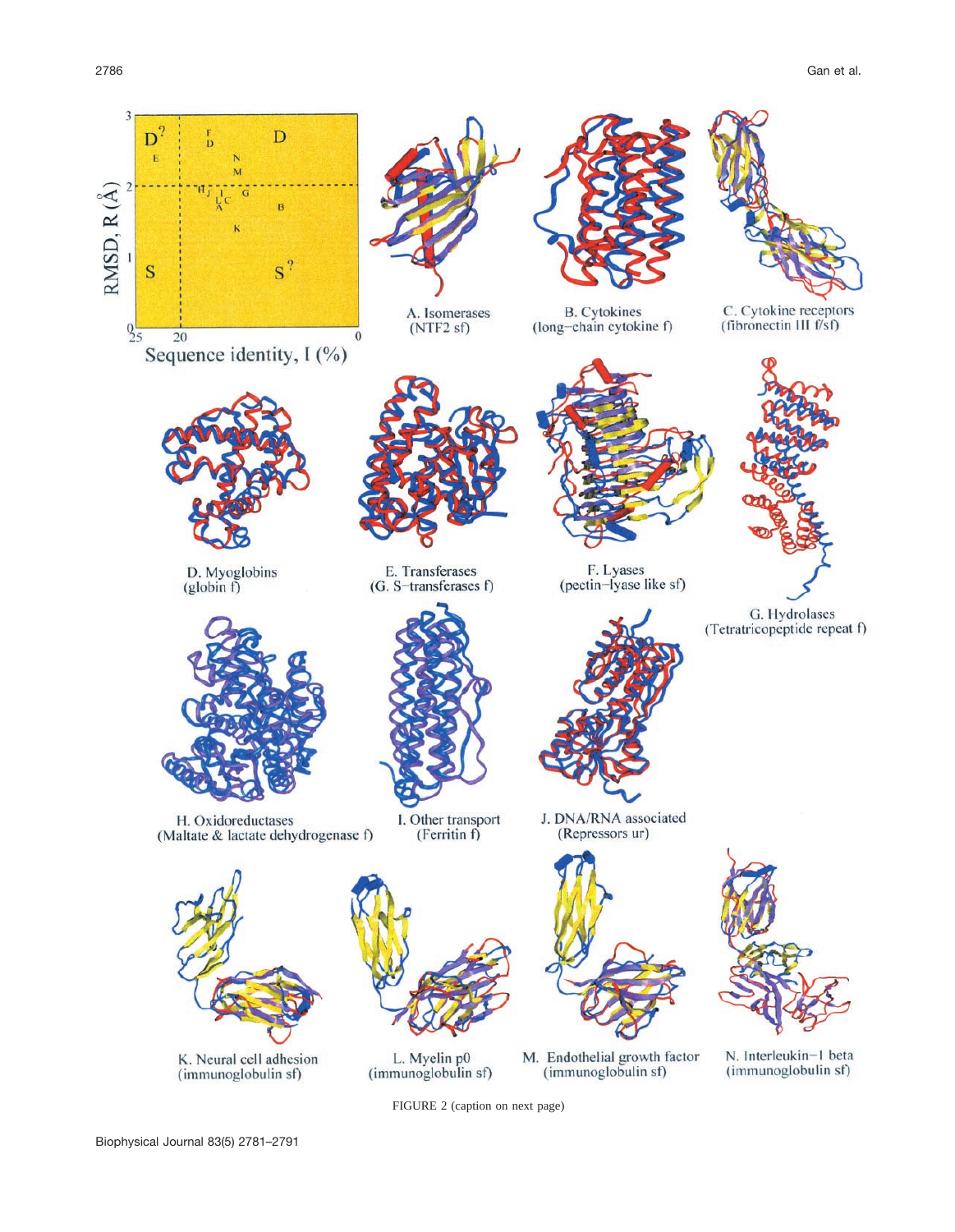et al., 1990):  $F_{\text{sol}}/N = 15.30/N - 1.13$  (kcal/mol). Thus, assuming that  $\delta E^{\prime}/N_1 \approx 0$ , we have

$$
R = [S(f)/A]^{1/(2\alpha)}.
$$
 (6)

This relation for native proteins states that structural change *R* depends on sequence change *f* and protein stiffness parameter  $\alpha$ . Next, we estimate the energy cost,  $S(f)$ , associated with sequence change.

The function  $S(f) \geq 0$  because it is a measure of the energy cost associated with sequence variation from the native sequence  $(f = 0)$  of the probe protein; for the native sequence,  $S(0) = 0$ . In the simplest model, we may assume that *S*(*f*) increases linearly with *f*, thereby yielding

$$
R = (f/A')^{1/(2\alpha)}\tag{7}
$$

where *A'* is a constant. For  $\alpha = 1$ , *R* is a slowly increasing function of *f*, as seen in region **S** of Fig. 1. In contrast, the exponential fitting function (2) is nonzero when  $f = 0$ because native proteins have some degree of conformational flexibility. Because conformational flexibility is not accounted for in our simple model, we predict that  $R = 0$ when  $f = 0$ .

The exponent  $\alpha$  is a measure of protein stiffness. It may be derived from an analysis of external perturbations on molecular interactions, which is beyond the scope of the present work. Experimental analysis of protein conformational flexibility shows that both harmonic ( $\alpha = 1$ ) and anharmonic effects are present (Zaccai, 2000). We determine the acceptable range of  $\alpha$  values by fitting our derived formula (7) to protein alignment data. Fig. 3 compares formula (7) for different  $\alpha$  values with aligned protein data and empirical formula (2). The curves for  $\alpha = 0.75, 1, 1.5$ fit the data well for  $I < 40\%$ , but they deviate from the data at lower *I* values. The lower *I* value region tends to be better described by smaller  $\alpha$  values between 0.5 and 1. These results indicate that protein pairs in region  $I > 40\%$  are "stiffer" than those in  $I < 40\%$  because they are characterized by larger  $\alpha$  values. Proteins in the  $I < 40\%$  region are relatively "flexible" as measured by their ability to accommodate significant sequence and structural deviations.

Above, we formulated the consequences of perturbing the protein structure followed by sequence optimization or design. Alternatively, we can reverse the process with se-



FIGURE 3 Sequence/structure relations from derived formula (7) (*dashed curves*) and empirical formula (Eq. 2; *thick line*) are compared with protein alignment data. Formula (7) is evaluated at different values of  $\alpha$ , or the protein stiffness parameter; we used a normalization factor  $A' =$ 25.

quence variation followed by structural perturbation. In this process, the sequence change  $(f)$  for a probe protein  $S<sub>P</sub>$  from its native sequence to the native sequence of the target protein  $S_T$  will increase the free energy by  $S'(f)$ . To recover the optimal energy, the structure of the probe protein is perturbed to yield the structure of the target protein  $S_T$ . This structural change is expected to decrease the energy by  $R^{2\alpha}$ . Although the absolute values of the energetic terms in the reverse process are not identical with the process described before, the functional forms of the terms should remain the same, hence Eq. 7 holds. The reverse process appears to follow protein evolutionary changes where sequence variation (e.g., mutations) lead to structural changes.

#### *Protein energy function and sequence/structure relations*

A more general consideration of protein energy functions and their relation to sequence/structure relations can be

FIGURE 2 Superimposed protein pairs in the twilight zone covering **S**, **S**? , **D**, and **D**? subregions called the boundary region. Marked protein pairs correspond to: (*A*) 1opy (*blue, yellow*)/1aounA (*red, magenta*) with (*I*, *R*) - (9%, 1.7 Å) from the (isomerase) nuclear transport factor 2 (NTF2) superfamily; (*B*) 1ax8 (*blue*)/1bgc (*red*) with (14%, 1.8 Å) from the long-chain cytokine family; (*C*) 1boy (*blue*, *yellow*)/1qg3A (*red, magenta*) with (16%, 1.7 Å) from the fibronectin type III family/superfamily; (*D*) myoglobins 104m (*blue*)/2gdm (*red*) with (17%, 2.6 Å); (*E*) transferases 1pgtA (*blue*)/1a0fA (*red*) with (17%, 2.7 Å); (*F*) lyases 1qcxA (*blue, yellow*)/1air (*red, magenta*) with (23%, 2.5 Å); (*G*) hydrolases 1a17 (*blue*)/1qqeA (*red*) with (13%, 1.9 Å); (*H*) oxidoreductases 1ceqA (*blue*)/1bmdA (*magenta*) with (18%, 2 Å); (*I*) other transport proteins 1bcfA (*blue*)/1qghA (*magenta*) with (16%, 1.9 Å); (*J*) DNA/RNA associated proteins 1qpzA (*blue*)/1bykA (*red*) with (17%, 1.9 Å); (*K*) immunoglobulin 8fabA (*yellow*)/2ncm (neural cell adhesion, *magenta*) with (16%, 1.8 Å); (*L*) immunoglobulin 8fabA (*yellow*)/1neu (myelin p0, *magenta*) with (14%, 1.4 Å); (*M*) immunoglobulin 8fabA (*yellow*)/1fltX (endothelial growth factor, *magenta*) with (14%, 2.3 Å); and (*N*) immunoglobulin 8fabA (*yellow*)/1itbB (interleukin-1 , *magenta*) with (14%, 2.2 Å). Pairs *K* and *N* are examples of structural cousins of immunoglobulins. Superfamily, family, and unrelated proteins according to SCOP are abbreviated as sf, f, and ur, respectively.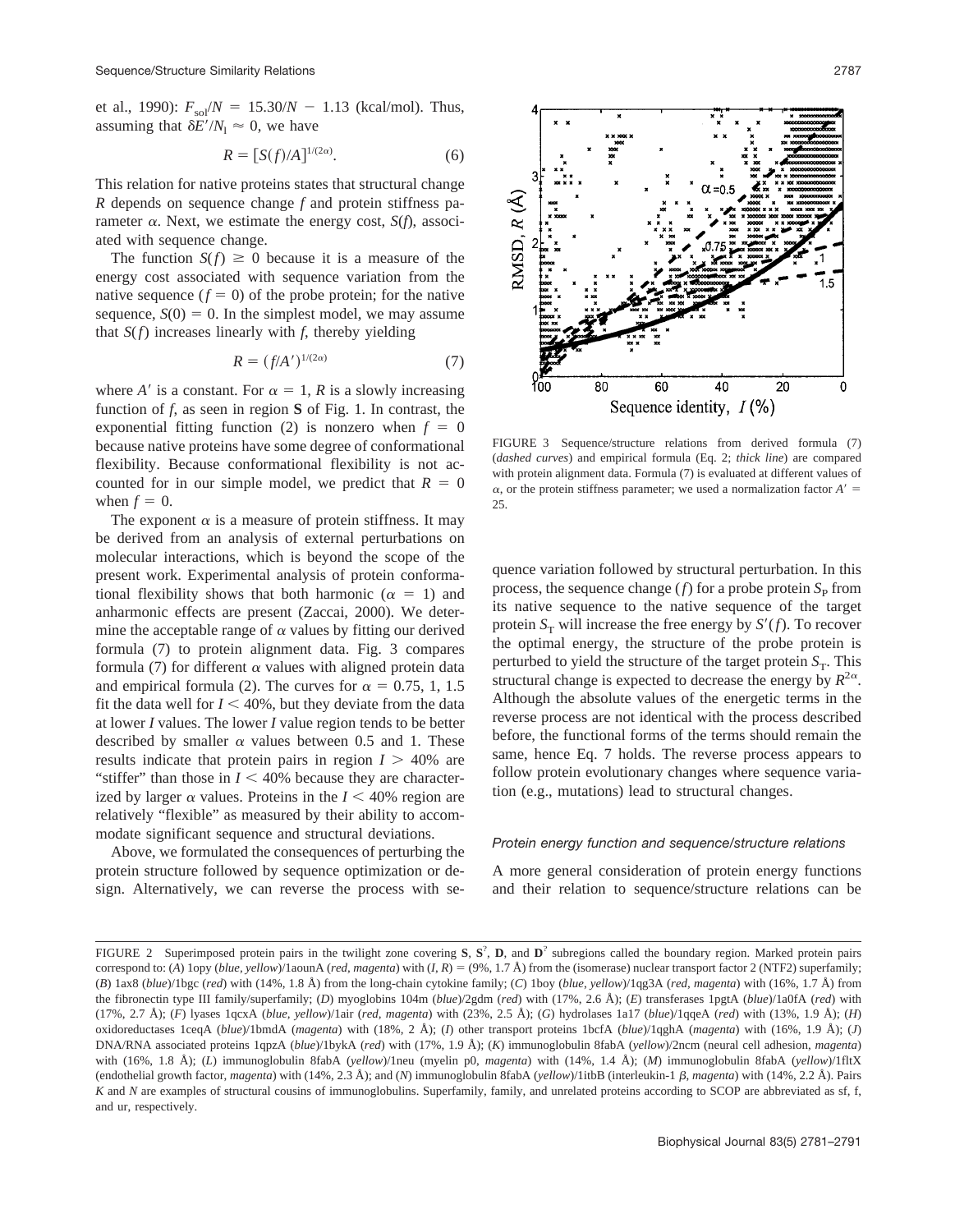sought by rationalizing the empirical formula (2) and the approximate relation (6) using proposed energy functions.

Let  $E_0$  be the free energy per residue of a protein in the native state. Sequence and structural changes brought about by mutations and external forces, for example, will perturb the energy function. We assume that the perturbed free energy has the form

$$
E = E_0[1 + c_1 J_{\text{seq}}(f) + c_2 J_{\text{str}}(R)] \tag{8}
$$

where *f* and *R* are as defined before. The functions  $J_{\text{seq}}(f)$ and  $J_{str}(R)$  describe deviations from the native energy due to sequence and structural changes, respectively, with corresponding coefficients  $c_1$  and  $c_2$ , which are related to the response of the energy function to the changes. Although the coefficients  $c_1$  and  $c_2$  may be determined experimentally or theoretically, their precise values are not needed in our derivations below. Because the native state is stable with respect to small sequence/structure perturbations, we expect the total free energy to be higher for nonnative states.

We now consider a family of sequence and structural changes that maintains the native energy per residue, i.e.,  $E = E_0$ . From Eq. 8, we have the result

$$
c_1 J_{\rm seq}(f) + c_2 J_{\rm str}(R) = 0.
$$
 (9)

Because the sequence/structure changes maintain constant native energy per residue, Eq. 9 expresses the general sequence/structure relation between native proteins.

To derive Eq. 6 and empirical formula (2), we must propose suitable forms for the functions  $J_{\text{seq}}$  and  $J_{\text{str}}$ . We assume that the  $J_{\text{seq}}$  function is a power series in  $f$ ,  $J_{\text{seq}}(f) = \sum_{n} a_n f^n$ , where  $a_n$  are constant coefficients. In the first-order, linear approximation, we have

$$
J_{\text{seq}} \sim f. \tag{10}
$$

It is clear that the sequence/structure relation (6) derived earlier and the empirical formula are obtained from the following  $J_{\rm str}$  functions, respectively,

$$
J_{\rm str} \sim (R/R_0)^{2\alpha},\tag{11}
$$

$$
J_{\rm str} \sim \ln(R/a) \quad \text{for} \quad R \ge a \tag{12}
$$

where  $R_0$  is a constant and  $a = 0.4$  Å is the smallest RMSD allowed in empirical formula 2. There is a reasonable agreement between the two  $J_{\text{str}}$  functions for  $R_0 = 1$  Å and  $\alpha =$ 1 in the range of  $R \leq 1$  Å. Future improved analysis of energetic estimates for both  $J_{\text{seq}}$  and  $J_{\text{str}}$  functions should avoid large discrepancies between the empirical formula and the expression derived using physical analysis.

# *Energetic considerations for region S?*

Protein pairs in region **S**? are highly unlikely because sequence/structure combinations must preserve stable conformational states. We also call region **S**? the "exclu-

sion region." We argue that maintaining the native free energy  $(F)$  may be inconsistent with the sequence/structure constraint parameters of the exclusion region. The existence of aligned protein pairs in this region would suggest that *R* is independent of sequence diversity *f*. From our analysis of sequence and structural changes, this is only possible when  $S(f)$  is a constant, i.e., there is no variation in energetic cost associated with sequence changes away from the native sequence. Such a requirement is highly unlikely to be fulfilled. In theory, our argument may be tested by using a threading technique, assuming that the two proteins being compared have very similar structures (small *R*). All protein sequences with a given (low) sequence identity could then be threaded through the probe template structure, and the corresponding energies would be calculated to determine the proportion of sequences that leads to favorable or unfavorable energetics. In practice, because the sequence space is very large, only a partial sampling of sequences is possible. Our arguments suggest that native proteins only populate certain regions in (*I*, *R*, *F*) space.

# **Structural and functional characteristics of proteins in region D?**

In contrast to the recent studies that only considered protein domains (Wilson et al., 2000; Levitt and Gerstein, 1998), our alignments of domains and whole proteins highlight unexpected sequence/structure relationships found in region  $\mathbf{D}^2$  that arise from proteins whose domains can adopt multiple conformations. We identify some of these protein families to better understand the diversity of sequence/structure/function relationships exhibited by complex multidomain proteins. Important examples of protein pairs in region **D**? , shown in Fig. 1, include (*a*) human DNA polymerase  $\beta$ , (*b*) diphtheria toxins, (*c*) calmodulins (*green symbols*), and (*d*) immunoglobulins (*red symbols*). The sequence identities for both the DNA polymerase  $\beta$  and diphtheria toxin pairs are close to 100%, yet their *R* values are larger than 5 Å. Calmodulins (calcium-binding proteins) also have high sequence similarity (mostly  $I > 80\%$ ), but the immunoglobulin-related pairs have lower sequence similarity (mostly  $I \leq 60\%$ ). Other noteworthy examples are homeodomain proteins, lactoferrins, SH3-domain proteins, and translation factors.

The biological and physical causes for large structural deviations are interactions with drugs (calmodulins), binding to iron (lactoferrins), binding to GTP (translation factors), binding to DNA (homeodomain proteins), specific interactions between domains (FAD/NAD(P) binding and SH3-domain), and open/close movements between domains inherent to biological function (DNA polymerase  $\beta$  and diphtheria toxins). In most cases, large conformational changes are inherent to the biological functions of the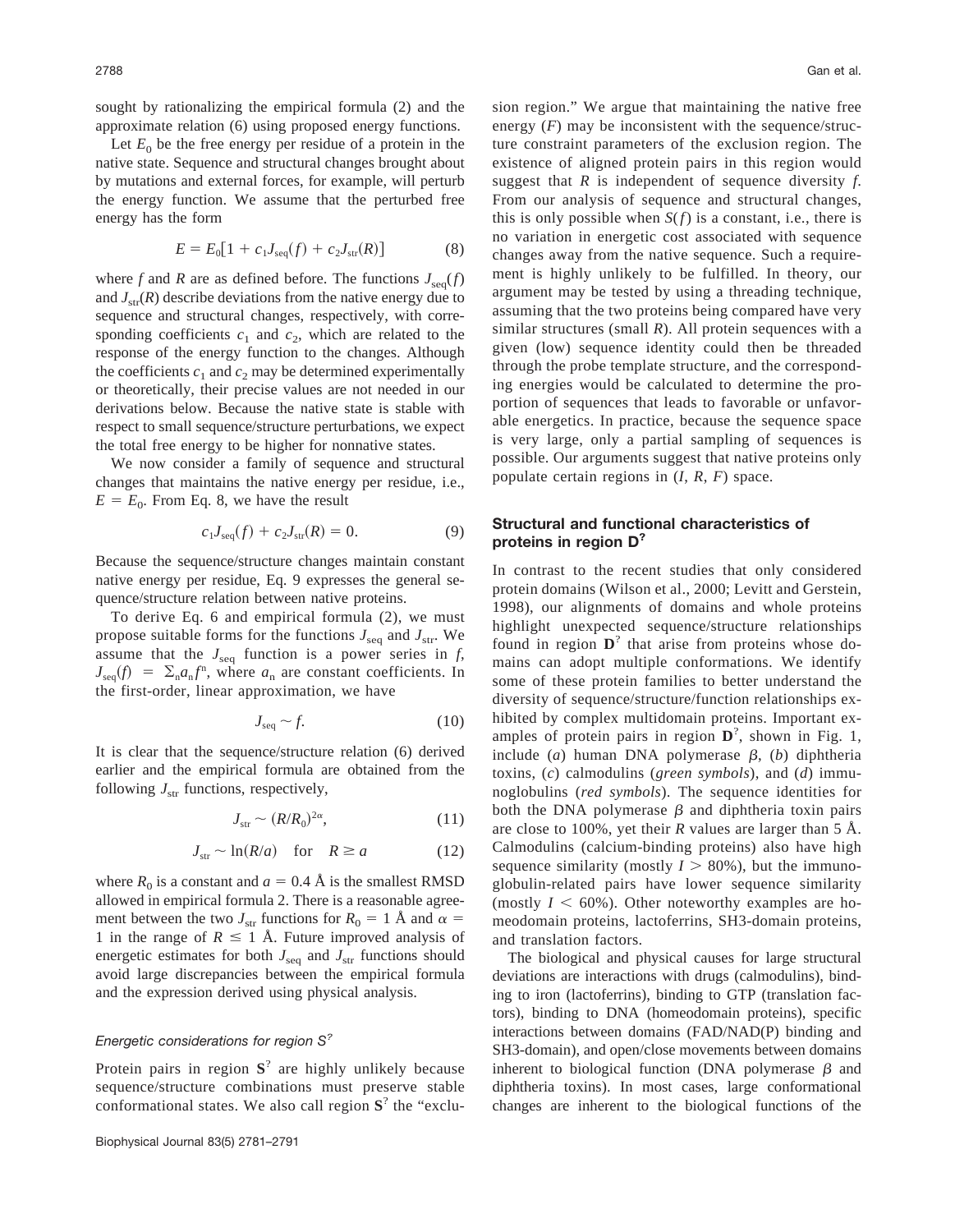| Example | Protein                                              | Function                        | Reasons for large RMSD                                                 |
|---------|------------------------------------------------------|---------------------------------|------------------------------------------------------------------------|
| 1.      | DNA polymerase<br>(1bpyA/9icxA), Fig. 1 $a$          | DNA repair                      | Open/close movements of domains, inherent to function                  |
| 2.      | Toxin<br>$(1 \text{mdtA}/1 \text{ddt})$ , Fig. 1 b   | Intoxication                    | Open/close movements of domains, inherent to function                  |
| 3.      | Calmodulin<br>$(1\text{lin}/1\text{ell})$ , Fig. 1 c | Calcium binding                 | Interaction with drugs, flexible helix linker                          |
| 4.      | $FAD/ NAD(P)$ -binding<br>$(1$ trb $/1$ f6mE)        | Reduction of disulfides         | Interactions between domains                                           |
| 5.      | Homeodomain<br>(lau7A/loctC)                         | DNA regulators                  | Domains bind different parts of DNA                                    |
| 6.      | Immunoglobulin<br>(8fabA/1dclB), Fig. 1 $d$          | Immune response                 | Flexible linker between domains                                        |
| 7.      | Lactoferrin<br>(1cb6A/1ce2A)                         | Iron-binding                    | Open/close movements of domains, iron binding;<br>inherent to function |
| 8.      | SH3-domain<br>$(1$ lck $A/1$ fmk $)$                 | Signal transduction             | Interactions between SH2/SH3 domains                                   |
| 9.      | <b>Translation factors</b><br>(1efcA/1tttA)          | Elongation of protein synthesis | Interactions between domains, GTP binding                              |

**TABLE 2 Summary of the relation between functional and structural properties for aligned proteins in region D? with RMSD values of >5 Å**

A representative protein pair (PDB codes) for each functional group is provided. See illustrations in Fig. 1 for structures of selected pairs. The Protein Motions Database (www.ag.uiuc.edu/~fs401/Protein\_Motions\_Database.html) classifies examples 1-3, 6, 7, and 9 as having hinge motions; motions of the other examples are not classified.

proteins. For diphtheria toxins and immunoglobulins, the existence of flexibly linked regions facilitate large relative (rigid-body) motions of different domains involving rotations of several angles of the linker residues (see below). In the Protein Motions Database (http://www.ag.uiuc.edu/  $\sim$ fs401/Protein\_Motions\_Database.html), motions between domains are classified as either hinge or shear motions; some domain motions are more difficult to characterize. In Table 2, we summarize examples that illustrate the relationship between functional and structural properties for aligned proteins in region  $\mathbf{D}^2$  with RMSD values of  $>5$  Å. Below, we briefly discuss the relationship between function and the sequence/structure alignment for DNA polymerase  $\beta$ , diphtheria toxin, calmodulin, and immunoglobulin.

# *Biological functions involving large conformational changes*

*DNA polymerase*  $\beta$ . Polymerases catalyze many important reactions essential to life, including DNA repair. Crystal structures of the human DNA polymerase  $\beta$  complexed with DNA, for example, show that the protein exists in closed and open conformations (Pelletier et al., 1996; Sawaya et al., 1997) and possibly in a stable intermediate structure. Mechanisms for catalytic polymerization require rotation (of  $\alpha$ -helix N) of the "thumb" subdomain of the protein into the closed conformation. The nicked DNA product then dissociates upon the return of the thumb to the open conformation. Fig. 1 *a* displays the open and closed conformations of human DNA polymerase  $\beta$ with superimposed structures having  $R = 5.3$  Å.

*Diphtheria toxin.* Similarly, the 535-residue diphtheria toxin exists in closed and open forms (Fig. 1 *b*). In this case, conformational changes of eight linker residues in the main chain act as a hinge to open and close the receptor-binding domain of the toxin with respect to the transmembrane domain (Bennett et al., 1994), resulting in  $R > 10$  Å (Fig. 1 *b*). Bennett and Eisenberg (Bennett et al., 1994; Bennett and Eisenberg, 1994) proposed that this large-scale motion is an essential part of the intoxication mechanism.

*Calmodulin.* Most calmodulin pairs in Fig. 1 (*green pairs*) have  $I > 80\%$  but  $4 < R < 8$  Å. The diversity of calmodulin folds arises from mutations and binding to drug molecules and peptides. Calmodulins are made of two calcium-binding domains (two EF hands in each domain) joined by a flexible linker helix; they represent a major calcium-dependent regulator of important intracellular processes in eukaryotes. Mutations in the linker helix sequence can distort the linker geometry (Persechini et al., 1991) and overall fold (Mirzoeva et al., 1999), changing the relative orientation and/or distance between the two calcium-binding domains dramatically. Inactivation of calmodulin can also result from binding to the drug trifluoperazine, which causes it to fold into a compact, globular protein (1lin) (Vandonselaar et al., 1994).

*Immunoglobulins.* The scattered (*red*) points generated by human immunoglobulin 8fabA covering region **D**? and other regions are indicative of the large conformational flexibility of the immunoglobulin superfamily. Immunoglobulin domains are joined by a linker segment. The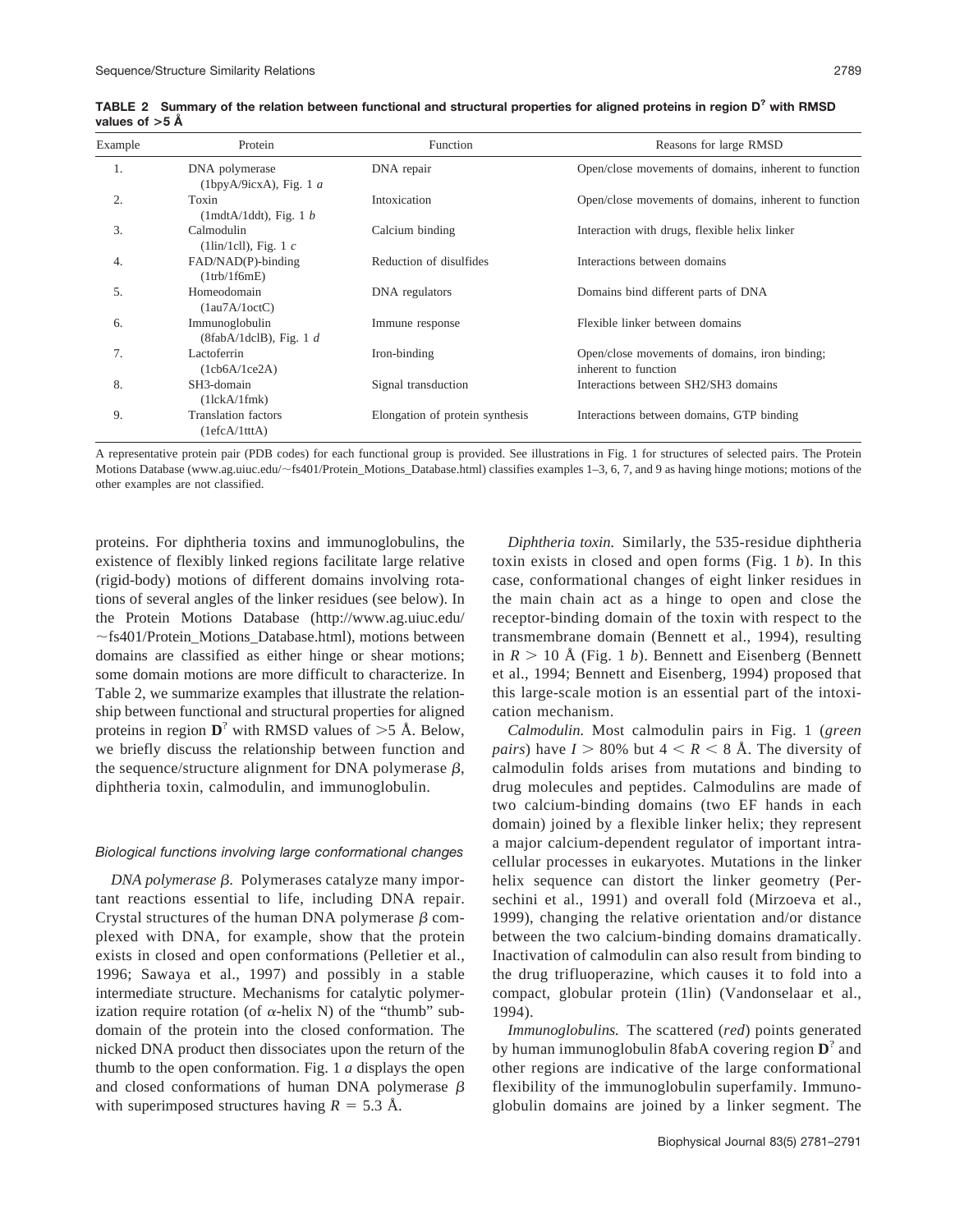rotations of a few linker residues can account for the large relative, rigid-body rotations between immunoglobulin domains (Fig. 1 *d*). Members of this large family include receptors from the immune, hemopoietic, and nervous systems, and other membrane proteins. They perform closely related functions of binding either antigens or molecules to initiate signal processing. In Fig. 2, *K–N*, the structures of immunoglobulin-like proteins (neural cell adhesion, myelin p0, endothelial growth factor, and interleukin-1  $\beta$ ) are superimposed with the probe 8fabA.

# **SUMMARY AND CONCLUSIONS**

Our broad survey of protein sequence/structure relationships suggests four regions of similarity relationships: expected similarity, unexpected similarity, expected dissimilarity, and unexpected dissimilarity. This general scheme offers a tentative but instructive and useful categorization of known protein relationships exhibited by various protein functional classes. Previous surveys and studies have only focused on mapping expected similarity region **S** for protein domains, where domain pairs are structurally and functionally related (Wilson et al., 2000; Chothia and Lesk, 1986; Russell et al., 1997; Wood and Pearson, 1999; Sauder et al., 2000).

We provide energetic analyses of the observed patterns of relationships in expected similarity (**S**) and unexpected similarity  $(S^7)$  regions. Our analyses show that sequence and structural changes during protein evolution are modulated by the necessity to maintain stability or minimize free energy. This has been demonstrated by establishing the connections among structural similarity, sequence identity, and free energy using energetic estimates of sequence and structural changes in proteins. Our sequence/structure formula is also characterized by the protein stiffness parameter  $\alpha$ . Given the available protein alignment data, the formula agrees reasonable well with the data. More precise energetic analyses are needed in future studies.

Our survey also emphasizes that unexpected sequence/ structure relationships in region **D**? are not uncommon. We briefly illustrate and describe important protein pairs in this region that exhibit large structural deviations despite high sequence similarity. These complex multidomain proteins exhibit conformational plasticity inherent to biological activity, critical mutations (in linker/ loop regions, for example), structural changes induced by ligands, and diversity of conformational requirements for functional activities.

We thank Drs. Andrej Šali and Fred E. Cohen for insightful comments on the manuscript, and Dr. Linjing Yang for helpful discussions. J. E. Noah (now a graduate student at Stanford) and J. Vafai (now an NYU medical student) were undergraduate students at the time this work was performed.

We are grateful to the SCOP authors for sending us their files for our analysis.

This work was supported in part by National Institutes of Health Grant GM55164, National Science Foundation Grants BIR-94-23827EQ and ASC-9704681, a John Simon Guggenheim fellowship (to T. Schlick), and by a New York University Department of Chemistry Summer Fellowship (to J. E. Noah).

# **REFERENCES**

- Abagyan, R. A., and S. Batalov. 1997. Do aligned sequences share the same fold? *J. Mol. Biol.* 273:355–368.
- Andrade, M. A., N. P. Brown, C. Leroy, S. Hoersch, A. de Daruvar, C. Reich, A. Franchini, J. Tamames, A. Valencia, C. Ouzounis, and C. Sander. 1999. Automated genome sequence analysis and annotation. *Bioinformatics.* 15:391–412.
- Bennett, M. J., S. Choe, and D. Eisenberg. 1994. Refined structure of dimeric diphtheria toxin at 2.0 Å resolution. *Protein Sci.* 9:1444–1463.
- Bennett, M. J., and D. Eisenberg. 1994. Refined structure of monomeric diphtheria toxin at 2.3 Å resolution. *Protein Sci.* 9:1464–1475.
- Brenner, S. E., C. Chothia, and T. J. P. Hubbard. 1998. Assessing sequence comparison methods with reliable structurally identified distant evolutionary relationships. *Proc. Natl. Acad. Sci. U.S.A.* 95:6073–6078.
- Chiche, L., L. Gregoret, F. E. Cohen, and P. Kollman. 1990. Protein model structure evaluation using the solvation free energy of folding. *Proc. Natl. Acad. Sci. U.S.A.* 87:3240–3243.
- Chothia, C., and L. M. Lesk. 1986. The relation between the divergence of sequence and structure in proteins. *EMBO J.* 5:823–826.
- Hofmann, K., P. Bucher, L. Falquet, and A. Bairoch. 1999. The PROSITE database, its status in 1999. *Nucleic Acids Res.* 27:215–219.
- Holm, L., and C. Sander. 1996. Mapping the protein universe. *Science.* 273:595–603.
- Kuhlman, B., and D. Baker. 2000. Native protein sequences are close to optimal for their structures. Proc. Natl. Acad. Sci. U.S.A. 97: 10383–10388.
- Levitt, M., and M. Gerstein. 1998. A unified statistical framework for sequence comparison and structure comparison. *Proc. Natl. Acad. Sci. U.S.A.* 95:5913–5920.
- Mirzoeva, S., S. Weigand, T. J. Lukas, L. Shuvalova, W. F. Anderson, and D. M. Watterson. 1999. Analysis of the functional coupling between calmodulin's calcium binding and peptide recognition properties. *Biochemistry.* 38:3936–3947.
- Murzin, A. G., S. E. Brenner, T. Hubbard, and C. Chothia. 1995. SCOP: a structural classification of proteins database for the investigation of sequences and structures. *J. Mol. Biol.* 247:536–540.
- Pearl, F., A. E. Todd, J. E. Bray, A. C. Martin, A. A. Salamov, M. Suwa, M. B. Swindells, J. M. Thornton, and C. A. Orengo. 2000. Using the CATH domain database to assign structures and functions to the genome sequences. *Biochem Soc. Trans.* 28:269–275.
- Pelletier, H., M. R. Sawaya, W. Wolfle, S. H. Wilson, and J. Kraut. 1996. Crystal structures of human DNA polymerase  $\beta$  complexed with DNA: implications for catalytic mechanism, processivity, and fidelity. *Biochemistry.* 35:12742–12761.
- Persechini, A., R. H. Kretsinger, and T. N. Davis. 1991. Calmodulins with deletions in the central helix functionally replace the native protein in yeast cells. *Proc. Natl. Acad. Sci. U.S.A.* 88:449–452.
- Russell, R. B., M. A. S. Saqi, R. A. Sayle, P. A. Bates, and M. J. E. Sternberg. 1997. Recognition of analogous and homologous protein folds: analysis of sequence and structure conservation. *J. Mol. Biol.* 269:423–439.
- Sauder, J. M., J. W. Arthur, and R. L. Dunbrack, Jr. 2000. Large-scale comparison of protein sequence alignment algorithms with structure alignments. *Proteins: Struct., Funct., Genet.* 40:6–22.
- Sawaya, M. R., R. Prasad, S. H. Wilson, J. Kraut, and H. Pelletier. 1997. Crystal structures of human DNA polymerase  $\beta$  complexed with gapped